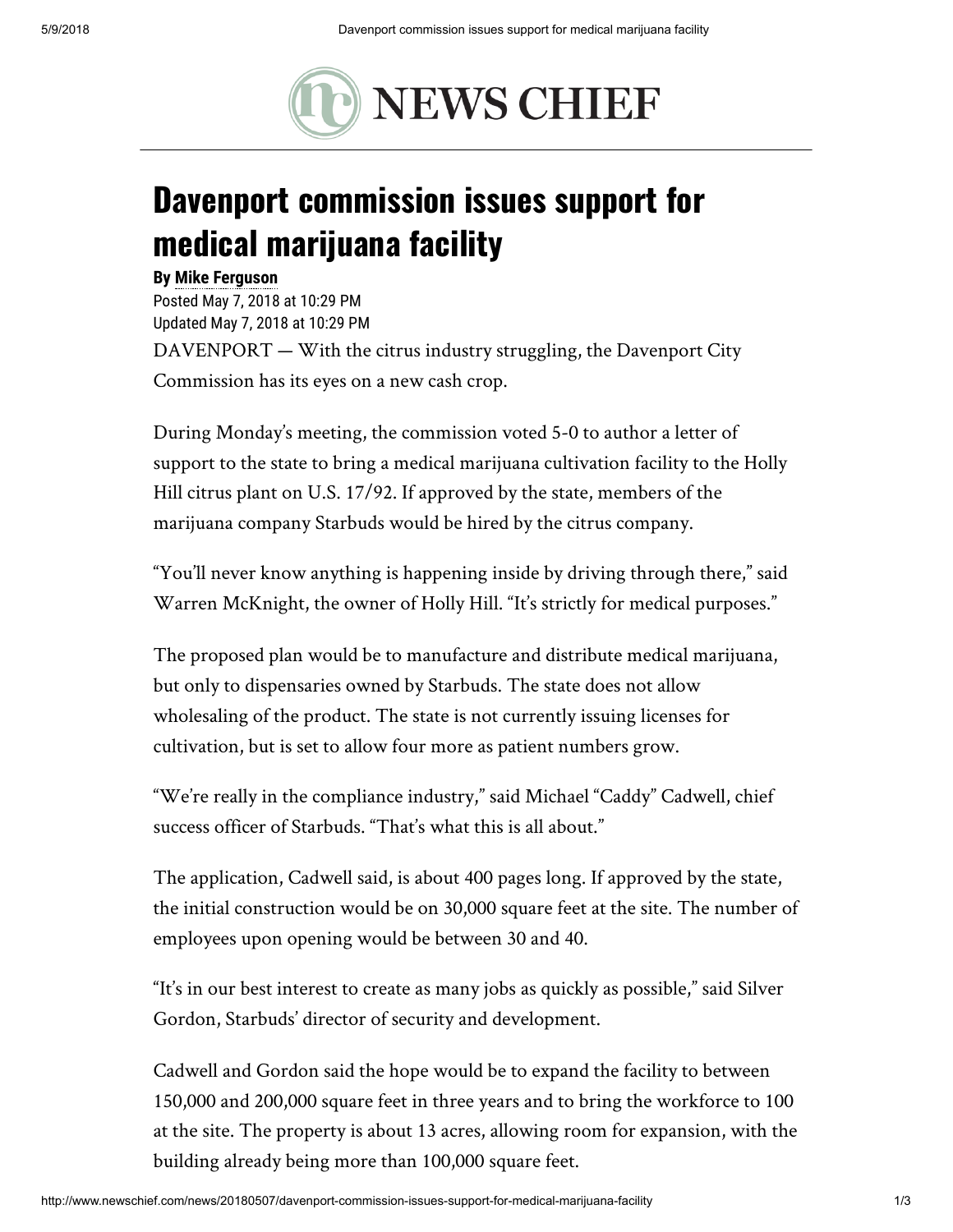"Certainly, they're talking about cleaning that place up," City Manager Kelly Callihan said. "Putting \$3 million into that facility increases the tax base."

The issue most commonly raised among commissioners was safety. Gordon said the facility would be equipped with security fences and access codes would be required to get into the building. The state would do all background checks for prospective employees.

"Nothing would be outside or visible," Gordon said. "There's no exposure to the community with the product itself. The crime directed toward the industry is very little. Most of it is in the retail part."

The low end of the pay scale for employees, Cadwell said, would be about \$15 per hour. The high end of the scale would be earned by doctorate holders with a concentration in botany.

"I have my reservations about all this," Commissioner Tom Fellows said. "But I will be supporting this with some reservations."

Initially, the company would grow about 200 plants per room using LED lighting. The facility would have eight rooms for growing to begin. Starbuds has no intentions to put a dispensary in Davenport, but the cultivation facility's presence wouldn't preclude anyone else from doing so.

"Warren's facility needs some help," Cadwell said. "This facility is perfect for what we want to do."

## Utilities director

The City Commission voted 5-0 Monday night to advertise a utilities director position. The position would pay \$65,000.

"At the rate our city is growing, we can no longer operate without a full-time utilities director," Callihan said. "We currently have 22 residential developments we're working with and two commercial. We see this as a need."

Those duties have been handled by the public works department. Parks and recreation, stormwater and streets would still fall under that banner.